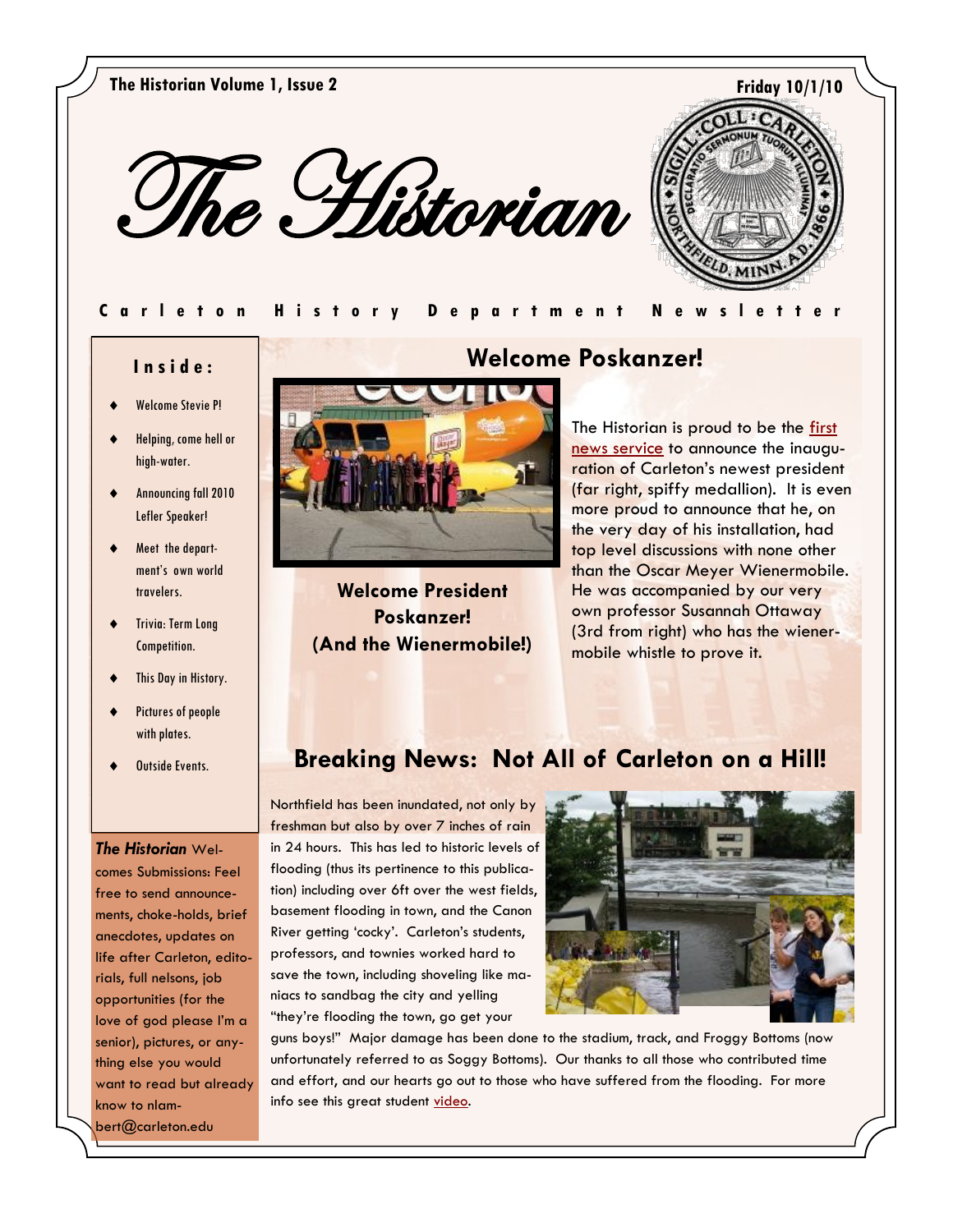## **P** a g e 2 **The Historian**

Lefler Speaker

Lefler Speaker



**Oct 7, 5 pm, Leighton 305.**

**[The Lefler Speaker,](http://apps.carleton.edu/curricular/history/UpcomingEvents/?story_id=655181) Kathleen Brown, Presents: "Am I Not a Man and a Brother?" Anglo-American Abolition & the Concept of Human Rights".**

**Kathleen Brown** is a historian of gender and race in early America and the Atlantic World. She is author of *Good* 

*Wives, Nasty Wenches, and Anxious Patriarchs: Gender, Race, and Power in Colonial Virginia* which won the Dunning Prize of the American Historical Association for best book by a junior scholar. Her current research focuses on the exchange of



goods, materials, and ideas about health, sexuality, and the body in the early modern Atlantic.

# **[Ted Mullin Fellows](http://apps.carleton.edu/curricular/history/MullinMemorialFellowship2010/) Travel the World!**

Hunter Knight and Kate Trenerry, co-winners of the 2009-10 Edward "Ted" Mullin Fellowship Prize share a little about their experiences trekking across Europe this past summer.



## **Kate Trenerry**, **'11: Biking the Iron Curtain**

Kate biked 1,000 miles in 40 days, retracing the former border that divided East and West Germany, to research "Biking Borders: Conversations and Comparison Along the Iron Curtain Trail." Kate, a double History and Cinema and Media Studies Major from Rochester, MN, has had a compelling interest in this specific region – the area along the dividing border -- for some

time. With the funding she received from the Ted Mullin Fellowship, Kate wanted to "learn the history of the region in a local way." Biking six to nine hours a day (mostly by herself), Kate stopped in small towns along the remnants of the border and spoke with the locals that she met there. The mental impressions that the border left in people"s minds are still

"overwhelmingly" intact. "There was a certainly a lot of stereotyping that I heard, although it very much depended on who you talked to," Kate says, "and many said that we would have to wait one or two more generations for the divisions to really disappear."

What made this trip especially difficult was the pure physicality of it. As an athlete, Kate wanted to challenge herself to the fullest. She hoped that the hardships she would face by pushing herself so far physicality would in some way bring her closer



to an understanding of the emotional trials that the inhabitants of the region endured. She found that spending so many hours biking alone on the trail or in the woods was at times difficult, but eventually a meditative and peaceful experience.

Kate plans to incorporate the photographs and notes she took along the trail into her CAMS comps project, and to focus her History Comps paper on one of the towns she passed through, named Mödlareuth. *The Historian* will keep you up to date and hopefully include some of her photos/comps in a future issue.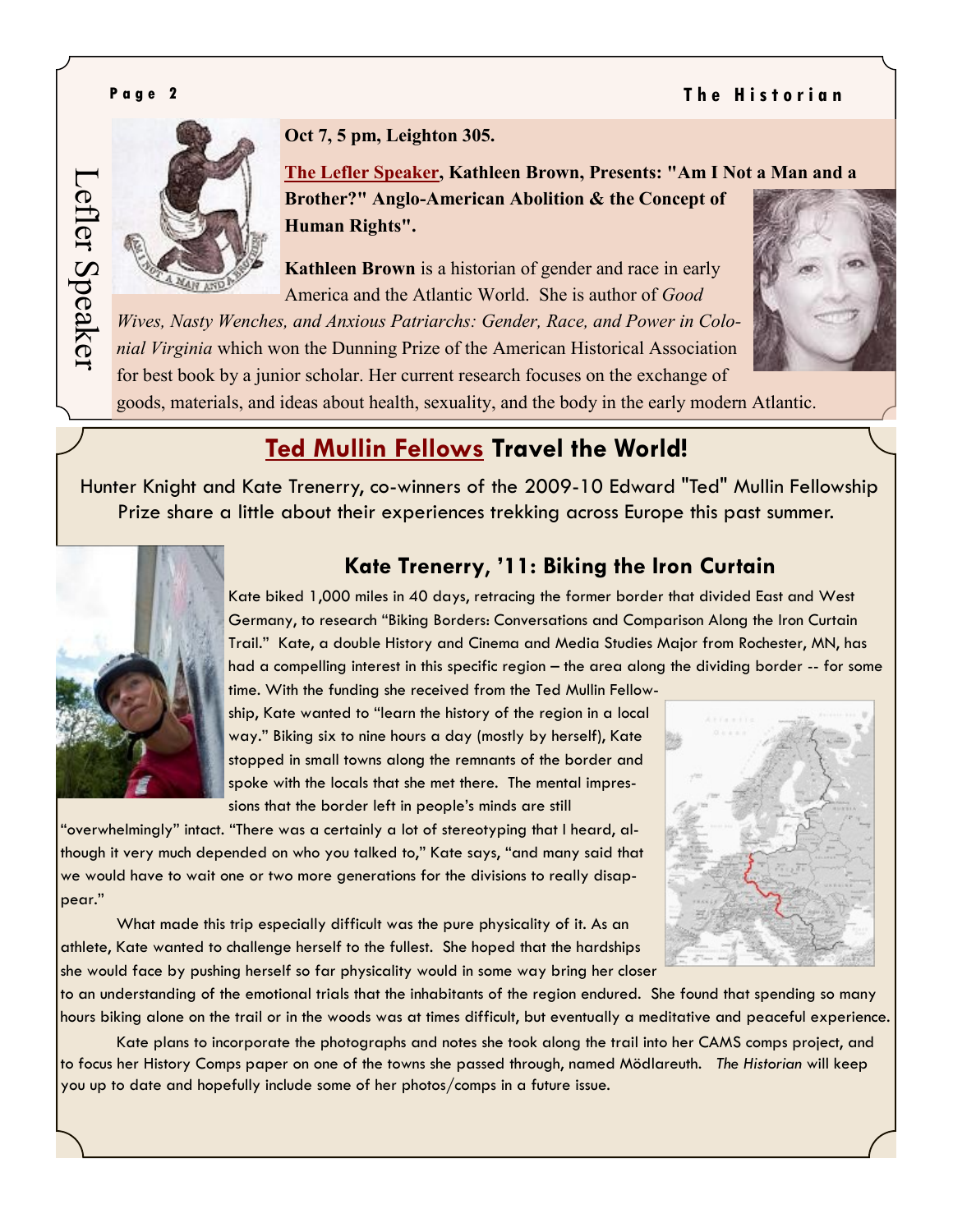## **T h e H i s t o r i a n V o l u m e 1 , I s s u e 2 P a g e 3**



## **Hunter Knight, '11: Camino de Santiago**

Hunter joined thousands of other pilgrims walking the 500 mile Camino de Santiago in northern Spain. A traditional pilgrimage dating back to the early Middle Ages, the Camino has now become a lifetime dream and goal for literally tens of thousands around the world. Most of the people she met during her adventure, including three good friends she made, were in some sort of transitional period in their lives, and were searching to learn something about themselves. Hunter first

heard of the pilgrimage at age sixteen, and "the idea just got stuck in my head. I couldn"t think about doing anything else." For 5 weeks in the middle of the summer, Hunter woke up at 6 AM in a variety of pilgrim hostels, cathedral basements, or even gymnasiums along with thousands of other pilgrims. She walked four to eight hours a day, pausing to eat and rest. There is no official route so Hunter and her companions endeavored to see as many of the northern cities as possible. Sometimes, if she powered ahead of some of her friends, she would leave notes behind in the cities for her friends to find the following day. The pilgrimage culminated in Santiago de Compostela on the feast day – an event that happens every three, four, or in this case, eleven years (the feast day only occurs when the date, July 25, lands on a Sunday). This year, 200,000 individuals rushed to reach Santiago by July 25, (half the estimated Mediaeval peak).

The most rewarding aspect of her trip was the eye opening experience of encountering fellow pilgrims of different ages, nationalities, and lifestyles. Today Hunter shamelessly promotes the Camino: "it"s the biggest thing I've ever done in my life, and proudest thing I've ever done."



# **This Day in History**

**1700.** French explorer Pierre Charles Le Sueur arrives at the mouth of the Blue Earth River. Here he builds Fort L'Huillier, and then travels to New Orleans, leaving nineteen men to con-

tinue operations. When Le Sueur returns, the fort had disappeared. In 1907 A. Mitchell would find on his farm seventeen decapitated skeletons and many arrowheads about a mile and a half from the fort's site. The bodies had been arranged in a straight row, leading to the conclusion that two men had survived an attack and buried their comrades. Their fates are unknown.

**1890.** Yosemite National Park is dedicated in California. **1908.** The Ford Model T, the first car for millions of Americans, hits the market. Over 15 million Model Ts are eventually sold, all of them black.

**1924.** Jimmy Carter, 39th president of the U.S, is born. (1977 -1981)

**1935.** Julie Andrews (Julia Elizabeth Wells), actress and singer whose films include *Mary Poppins* and *The Sound of Music*.

**1942.** The German Army grinds to a complete halt within the city of Stalingrad.

http://www.historynet.com/



# **TRIVIA**

- 1. Where did the *Great Railroad Strike of*  1877 begin and why was it initiated?
- 2. Why did Iusuf Karamanli, the Pasha of Tripoli, declare war on the United States in 1801, and by doing so started the first Barbary War?
- 3. What happened this week, 72 years ago, in Munich?
- 4. Who was the Field Marshal, who was later to be known as the *Iron Duke*, who led the *Seventh Coalition* to glory in the *Battle of Waterloo*?



5. Identify the person in the portrait.

Email answers to: lavim@carleton.edu

Last Weeks Answers: Zachary Taylor; the Neutrality acts; Luftwaffe attempting to neutralize the RAF in the Battle of Britain; Tylman van Gameren, architect for John III; The Battle of Crécy, 26 August 1346, the Kingdom of England (and its allies) against the Kingdom of France (and its allies).